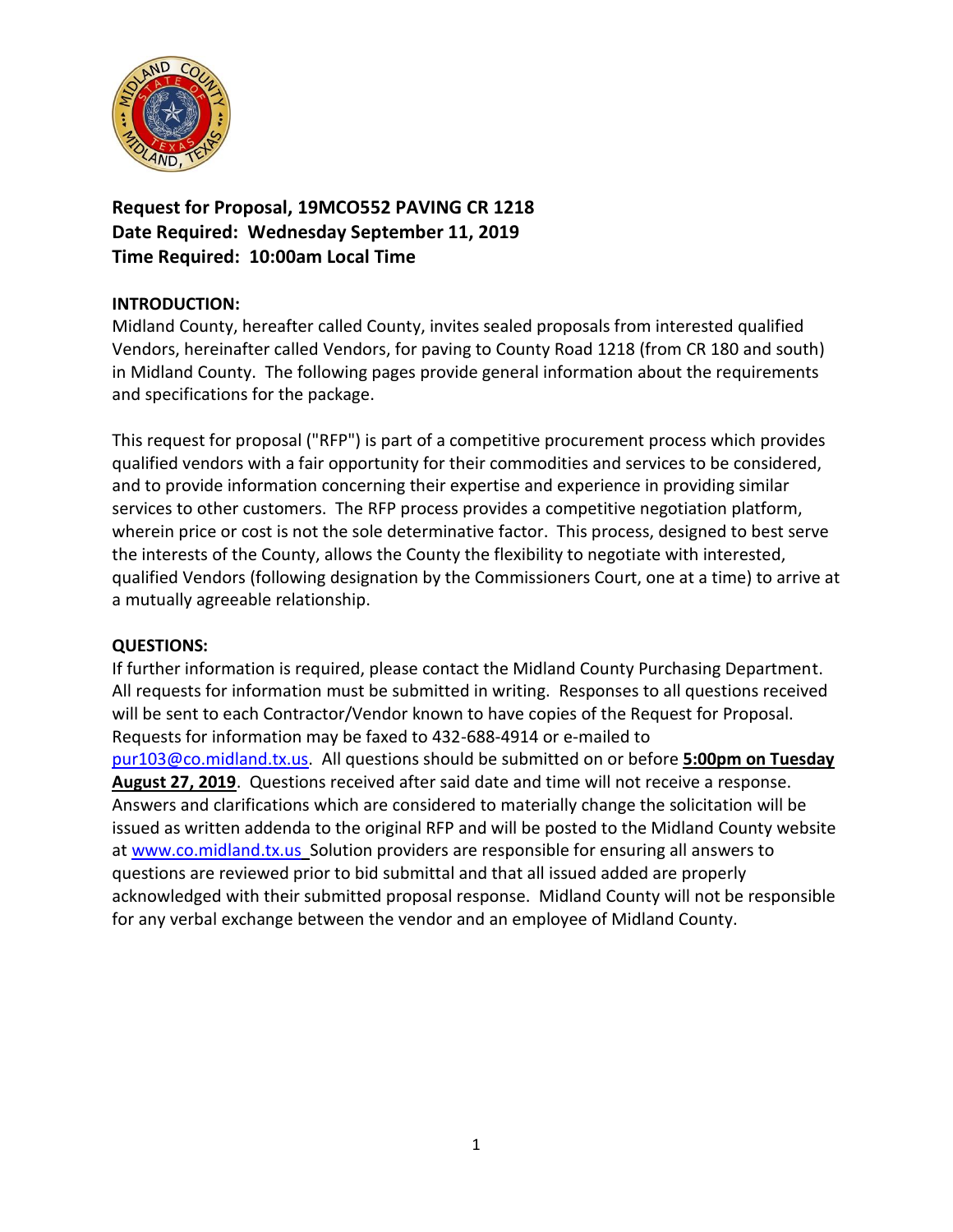## **COPIES AND RECEIPT:**

Please submit one (1) original, three (3) copies, and an electronic copy on USB drive of the proposal. **An executed copy of the Proposal Affidavit SIGNED AND NOTARIZED (Page 8) must be included in each submission.** Please note that if no Proposal Affidavit is included, the response will be rejected. Midland County is exempt from all state and federal taxes. Tax exempt certificates are available upon request.

All responses should be submitted in a sealed envelope, marked on the outside**,** 

# **19MCO552 PAVING CR 1218**

**\_\_\_\_\_\_\_\_\_\_\_\_\_\_\_\_\_\_\_\_\_\_\_\_ Company Name**

Responses must be received by **10:00am Local Time on Wednesday September 11, 2019.** Late proposals will be rejected and returned without being opened. The clock in the Purchasing Agent's office is the official time piece for this submission. If interested, Contractors may use mail or express systems to deliver their proposal to the Purchasing Department; they should insure that they are tendered to the carrier in plenty of time to reach the Purchasing Department by the time and date required. Facsimile transmitted proposals shall not be accepted.

**SUBMISSION LOCATION:** All bids which are mailed, shipped, delivered, etc. should be addressed as follows:

> **Midland County Purchasing Department** Midland County Courthouse Attention: Kristy Engeldahl, Purchasing Agent 500 N. Loraine Street, Suite 1101 Midland, Texas 79701

### **DOCUMENTATION SUBMISSION:**

The respondent must submit all required documentation. Failure to provide requested information may result in rejection of the proposal.

# **ALTERATION OF PROPOSAL:**

A proposal may be altered, modified or amended by a Vendor at any time, prior to the time and date set forth above as the submission deadline. Alterations, modifications or amendments to a proposal must be made in the offices of the Purchasing Department. Any interlineations, alteration or erasure made on a proposal before the submission deadline must be initialed by the signer of the proposal, guaranteeing authenticity. A proposal may not be altered, modified or amended after the submission deadline.

### **WITHDRAWAL:**

A proposal may not be withdrawn or canceled by the respondent for a period of sixty (60) days following the date designated for the receipt of proposals, and respondent so agrees upon submittal of their proposal.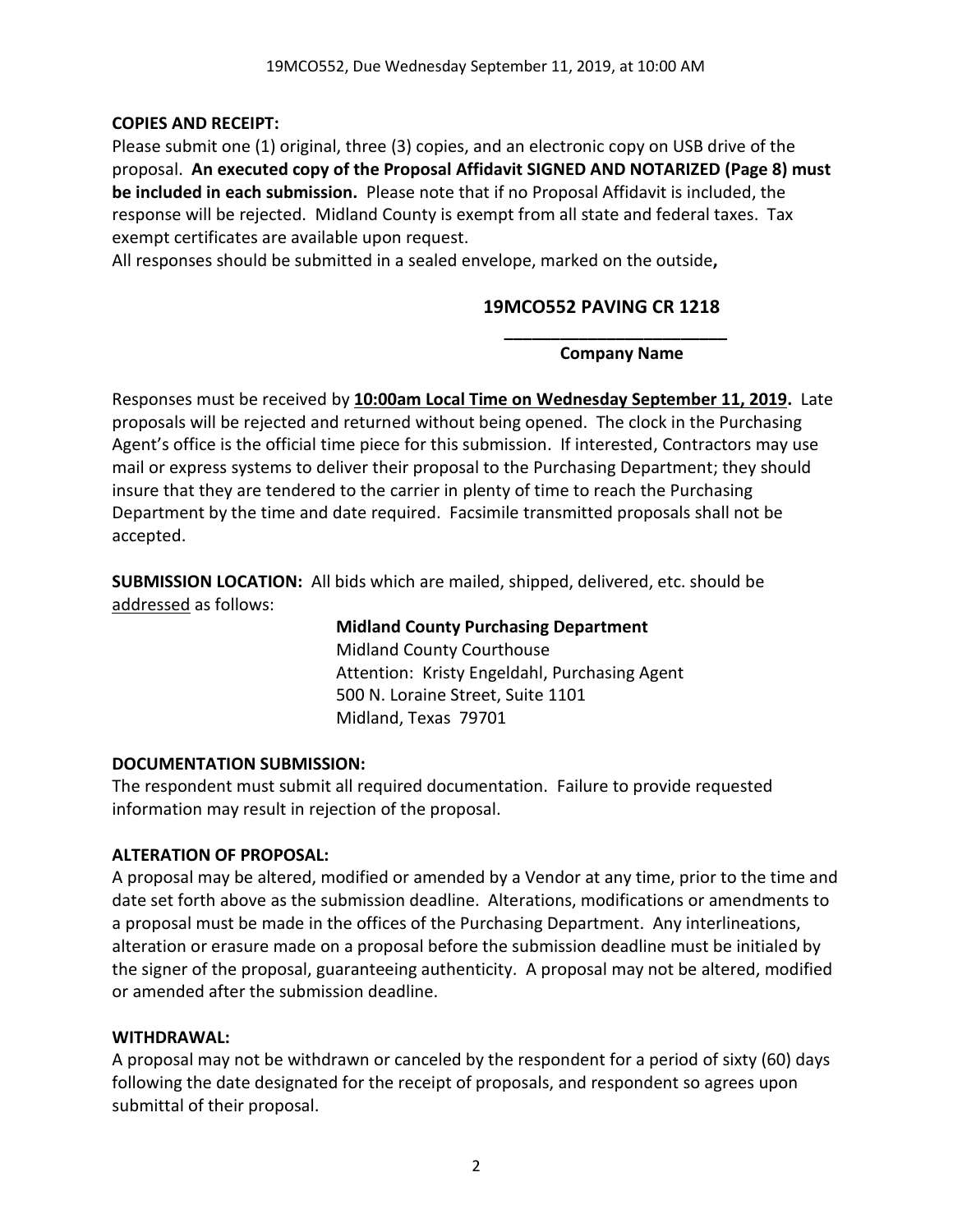#### **CONFLICT OF INTEREST:**

No public official shall have interest in this contract, in accordance with Vernon's Texas Codes annotated Local Government Code Title 5, Subtitle C, Chapter 171. Vendor is required to sign affidavit form included in Proposal documents.

### **SILENCE OF SPECIFICATIONS:**

The apparent silence of these specifications as to any detail of the apparent omission from it of a detailed description concerning any point, shall be regarded as meaning that only the best commercial practices are to prevail. All interpretations of these specifications shall be made on the basis of this statement.

#### **CONFIDENTIALITY:**

Contents of the proposals will remain confidential until the contract is awarded. At that time the contents will be made public under the Texas Public Information Act; except for any portion of a proposal which has been clearly marked as a trade secret or proprietary data (the entire proposal may not be so marked). Proposals will be opened, and the name of the firm submitting the proposal read aloud, acknowledged, at **10:05am on Wednesday September 11, 2019**,in the Purchasing Department Conference Room located in the Midland County Courthouse, Suite 1101. All respondents or other interested parties are invited to attend the opening.

Vendors are hereby notified that the Owner strictly adheres to all statutes, court decisions, and opinions of the Texas Attorney General with respect to disclosure of public information.

### **ADDITIONAL INFORMATION AND DEMONSTRATION, NEGOTIATIONS:**

Prior to award, selected Vendors may be asked to provide further information concerning their proposal, up to and including presentations/demonstrations. The Midland County Commissioners Court reserves the right to reject any and all proposals or waive formalities as deemed in the best interests of Midland County. The County may also enter into discussions and revisions of proposals after submission and before award for the purpose of obtaining the best and final offer, and to accept the proposal deemed most advantageous to Midland County.

This request for proposal (RFP) is part of a competitive procurement process which is designed to best serve the interests of the County in obtaining complicated commodities and/or services. It also provides interested Contractors with a fair opportunity for their goods and services to be considered. The RFP process is designed to be a competitive negotiation platform, where price is not required to be the sole determinative factor. Also, the County has the flexibility to negotiate with interested vendors (one at a time) to arrive at a mutually agreeable relationship. Negotiations will be arranged with vendors in a hierarchal order, starting with the vendor selected as the primary. If a contract cannot be negotiated, negotiations will, formally and in writing, end with that Vendor and proceed to move to the second vendor, and so forth until a contract is negotiated.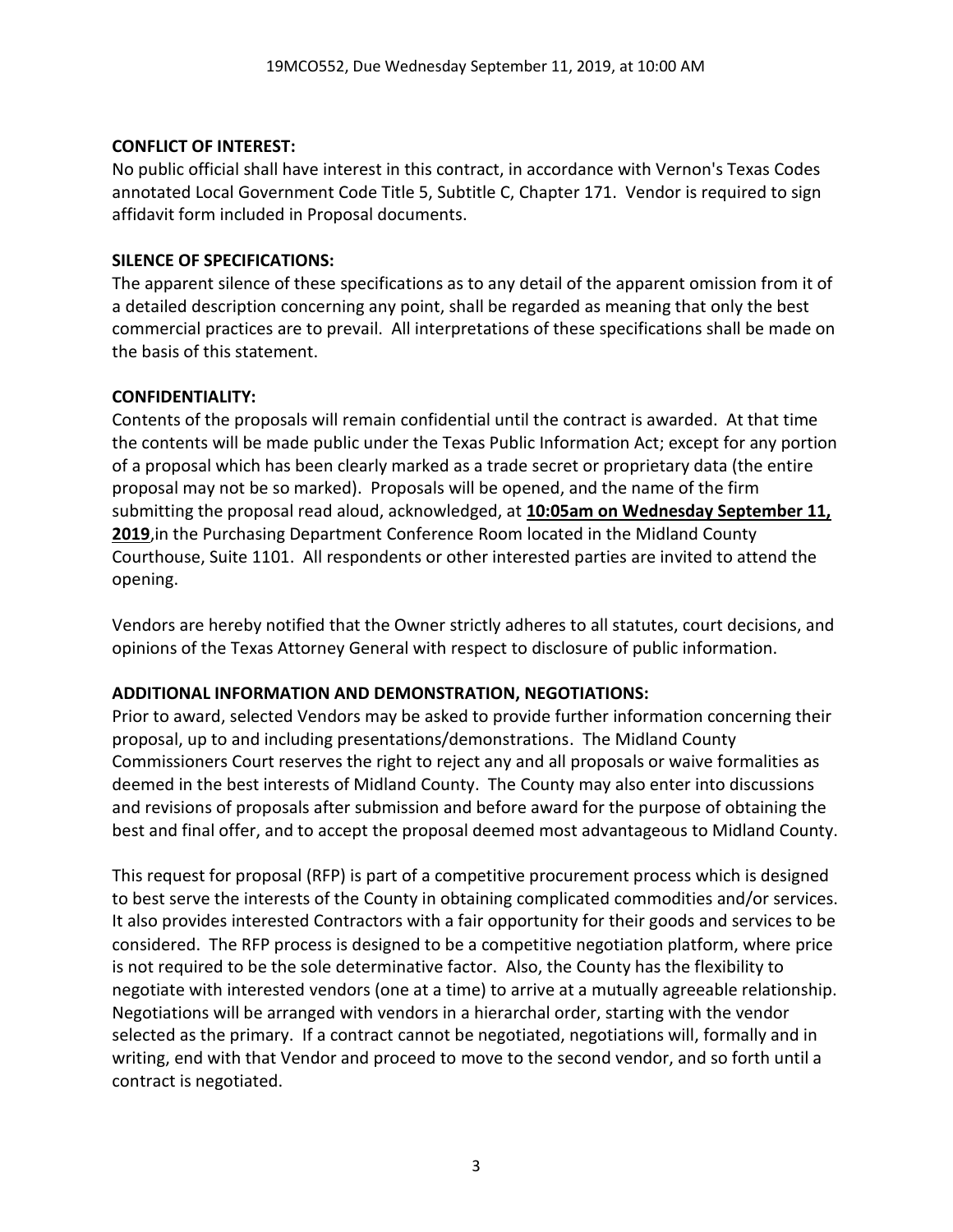#### **RIGHTS OF THE CONTRACTING AUTHORITY:**

Midland County reserves the right to withdraw this RFP at any time and for any reason. Midland County also has the right to terminate its selection process at any time and to reject all responses, or all proposals. Receipt of the proposal materials by Midland County or submission of a proposal to Midland County confers no rights upon the vendor nor obligates Midland County in any manner.

All costs associated with the preparation or submittal of proposals shall be borne by the vendor, and no cost shall be sustained by Midland County.

#### **ORAL COMMITMENT:**

Vendors should clearly understand that any verbal representations made or assumed to be made during any discussions held between representatives of an vendor and any Midland County personnel or official are not binding on Midland County.

#### **WAIVER OF CLAIMS:**

Submission of a proposal indicates Vendor's acceptance of the evaluation technique and Vendor's recognition that some subjective judgments must be made by the County during the determination of qualification.

#### **SELECTION CRITERIA:**

Price is a primary consideration, however, it is not the only consideration to be used in the selection. The product and/or service to be provided is also of major importance. Midland County will require that the successful vendor provide a representative for all County related business, service, billing, installation, activation and termination of said service.

#### **ORDINANCES AND PERMITS:**

The Contractor/Vendor agrees, during the performance of the work, to comply with all applicable Federal, State, or local code and ordinances.

#### **INVOICES:**

Invoices are to be mailed to P.O. Box 421, Midland, Texas 79702 and should cite the applicable Purchase Order Number. Any and all notices or other communications required or permitted by any contract awarded as a result of this RFP shall be served on or given to Midland County, in writing, by personal delivery to the Purchasing Agent of Midland County, Texas, or by deposit with the United States Mail, postage prepaid, registered or certified mail, return receipt requested, addressed to the Midland County Purchasing Agent 500 N. Loraine Suite 1101 Midland, TX 79701, or at such other address as may have been specified by written notice to Vendor.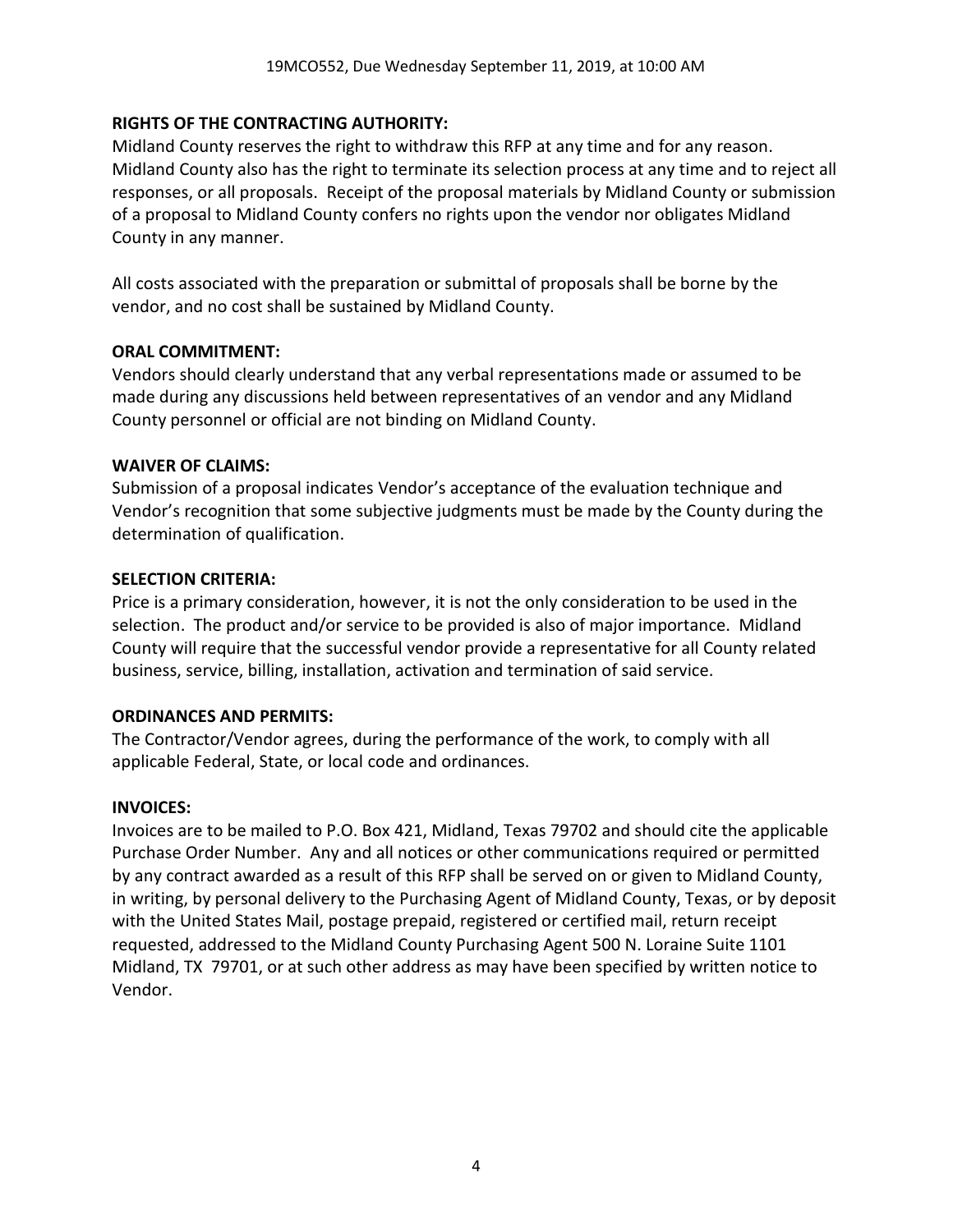#### **INSURANCE:**

The awarded Vendor will maintain such insurance as will protect the Vendor and the County from claims under the Workers' Compensation Acts, and any amendments thereof, and from any other claims for damages from personal injury, including death, which may arise from operations under this agreement, whether such operations be by themselves or by any sub-Contractor, or anyone directly or indirectly employed by either of them. Current Certificate of such insurance shall be furnished to Midland County and shall show all applicable coverage(s). Any subcontractor must adhere to the same requirements listed above and below (with the exception of the pollution liability).

#### **Other insurance requirements are:**

-General Liability (including completed operations) with a \$1,000,000 per occurrence limit and \$2,000,000 general aggregate.

-Commercial Automobile Liability with a limit of no less than \$1,000,000. The coverage will also extend liability to hired and non-owned autos.

-Workers' Compensation with limit of \$1,000,000 for Employers Liability.

-We also require a minimum umbrella (or follow form excess policy covering over general liability, auto liability and workers compensation) of no less than \$2,000,000.

-Pollution liability coverage to for nay cleanup cost and damage to third parties in an amount of no less than \$1,000,000 per occurrence.

Midland County will require the selected Vendor to name Midland County as an additional for both the general liability and auto liability. A waiver of subrogation in favor of the County is required for the workers compensation. If the additional insured status or waiver of subrogation is not blanket, please send a copy of the actual endorsements prior to commencement of any work.

Midland County will require the selected Vendor to name Midland County as an additional insured and provide a waiver of subrogation prior to making a contract. All insurance must be placed through an insurance carrier licensed to operate in Texas and have an AM Best Rating greater than A-VI.

### **INDEMNIFICATION:**

The Vendor shall defend, indemnify and save whole and harmless the County and all its officers, agents and employees from and against any and all demands, claims, suits, or causes of action of any character, name, kind or description brought for, or on account of, arising out of or in connection with the Vendor's performance or non-performance of any obligation of Vendor or any negligent act, misconduct or omission of the Vendor in the performance of its contractual obligations. The Vendor shall defend, indemnify, save, and hold harmless the County and its officers, agents, representatives and employees from and against any and all demands, claims, suits, or causes of action of any character, name, kind or description brought for, on account of, arising out of or in connection with Vendor's product or service.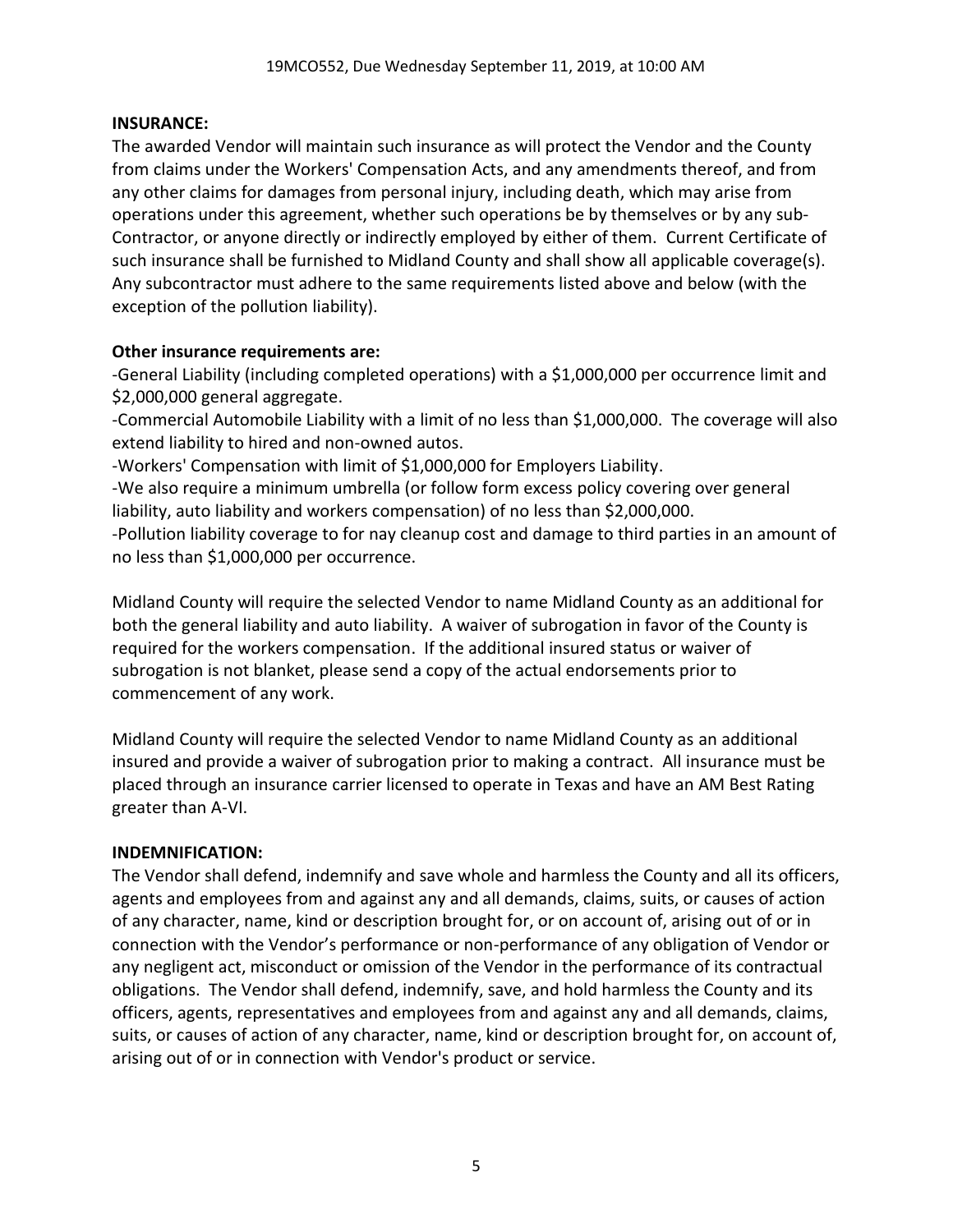#### **STATUS OF INDEPENDENT CONTRACTOR:**

Vendor shall be considered an independent contractor, for all purposes. Vendor will not at any time, directly or indirectly, act as an agent, servant, representative or employee of the County. Vendor will not take any action which is intended to create any commitments, duties, liabilities or obligations on behalf of the County, without prior written consent of the County.

#### **PARTIAL INVALIDITY:**

In the event any one or more of the provisions contained in this RFP or any contract resulting therefore, for any reason, be held to be invalid, illegal or unenforceable in any respect, such invalidity, illegality or unenforceability shall not affect any other provision of this RFP or any contract resulting therefore and this RFP or the contract resulting therefore shall be construed as if such invalid, illegal or unenforceable provision had never been contained herein.

#### **CONTRACT TERMINATION:**

Non-performance of the Vendor/Contractor in terms of specifications or noncompliance with terms of this contract shall be basis for termination of the contract by the County. Termination in whole or in part, by the County may be made at its option and without prejudice to any other remedy to which it may be entitled at law or in equity, or elsewhere under this contract, by giving (60) sixty days written notice to the Contractor/Vendor with the understanding that all work being performed under this contract shall cease upon the date specified in such notice. The County shall not pay for work, equipment, services or supplies which are unsatisfactory. Contractor/Vendor may be given reasonable opportunity prior to termination to correct any deficiency. This, however, shall in no way be construed as negating the basis for termination for non-performance. The right to terminate the notice thereof is controlled by these proposal specifications and is not subject to being altered by contract.

### **LAW GOVERNING:**

The parties under contract shall be subject to all Federal laws and regulations, and all rules and regulations of the State of Texas. The laws of the State of Texas shall govern the interpretation and application of the contract; regardless of where any disagreement over its terms should arise or any case of action arise.

#### **REMEDIES:**

The successful vendor and Midland County agree that both parties have all rights, duties, and remedies available as stated in the Uniform Commercial Code.

#### **VENUE:**

It is hereby agreed that the contract will be made in Midland, Midland County, Texas, and any dispute arising as a result of it shall be governed by the laws of the State of Texas for the purpose of any law suit, and the parties agree that such lawsuit shall be brought in Midland County, Texas.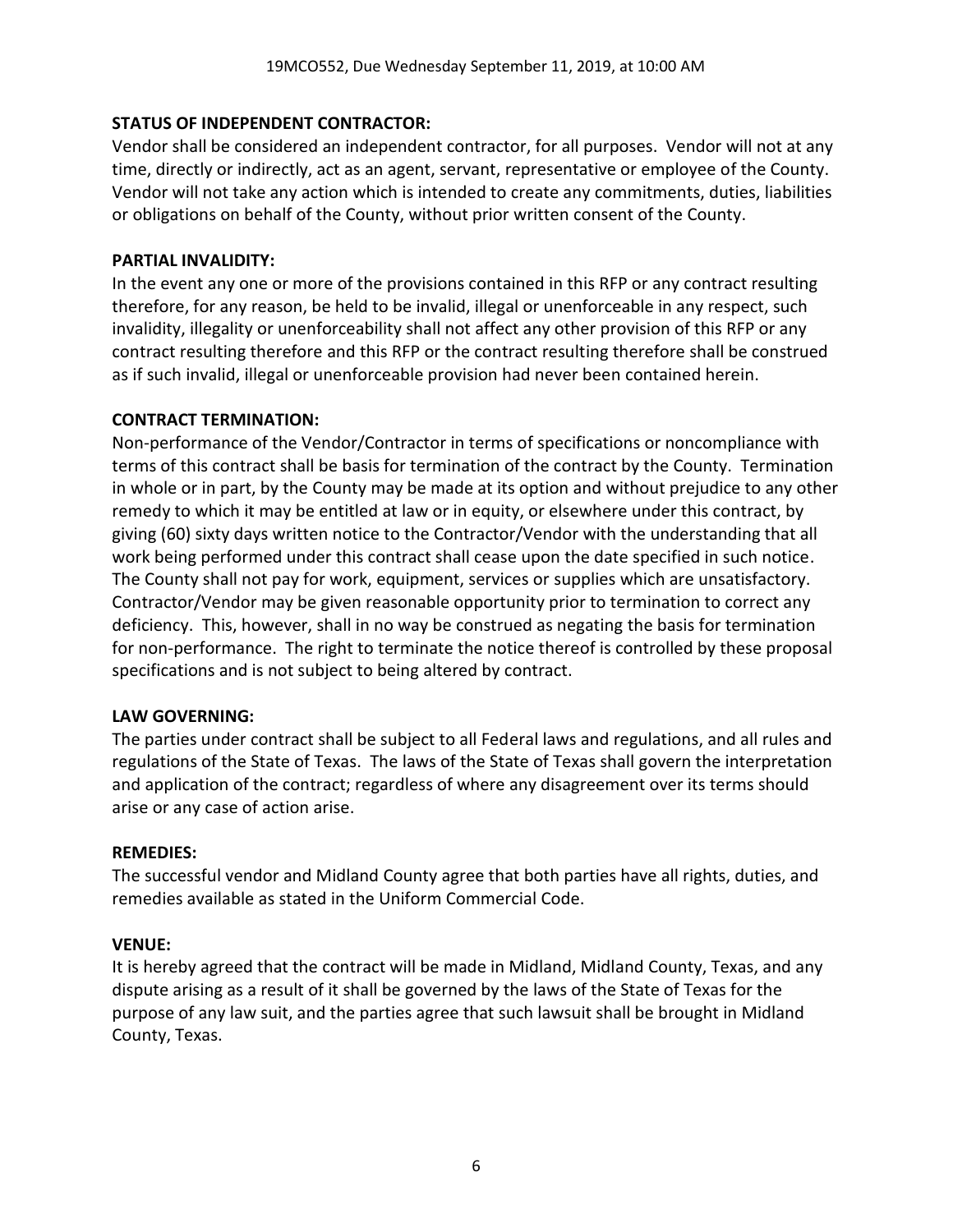#### **FUNDING CONTINGENCY:**

Any contract awarded pursuant to this RFP shall be contingent on sufficient funding and authority being made available in each fiscal period by the appropriate officials of Midland County. If sufficient funding or authority is not made available, the contract shall become null and void.

#### **ASSIGNMENT:**

The Contractor shall not sell, assign transfer or convey this contract in whole or in part, without the prior written consent of the County.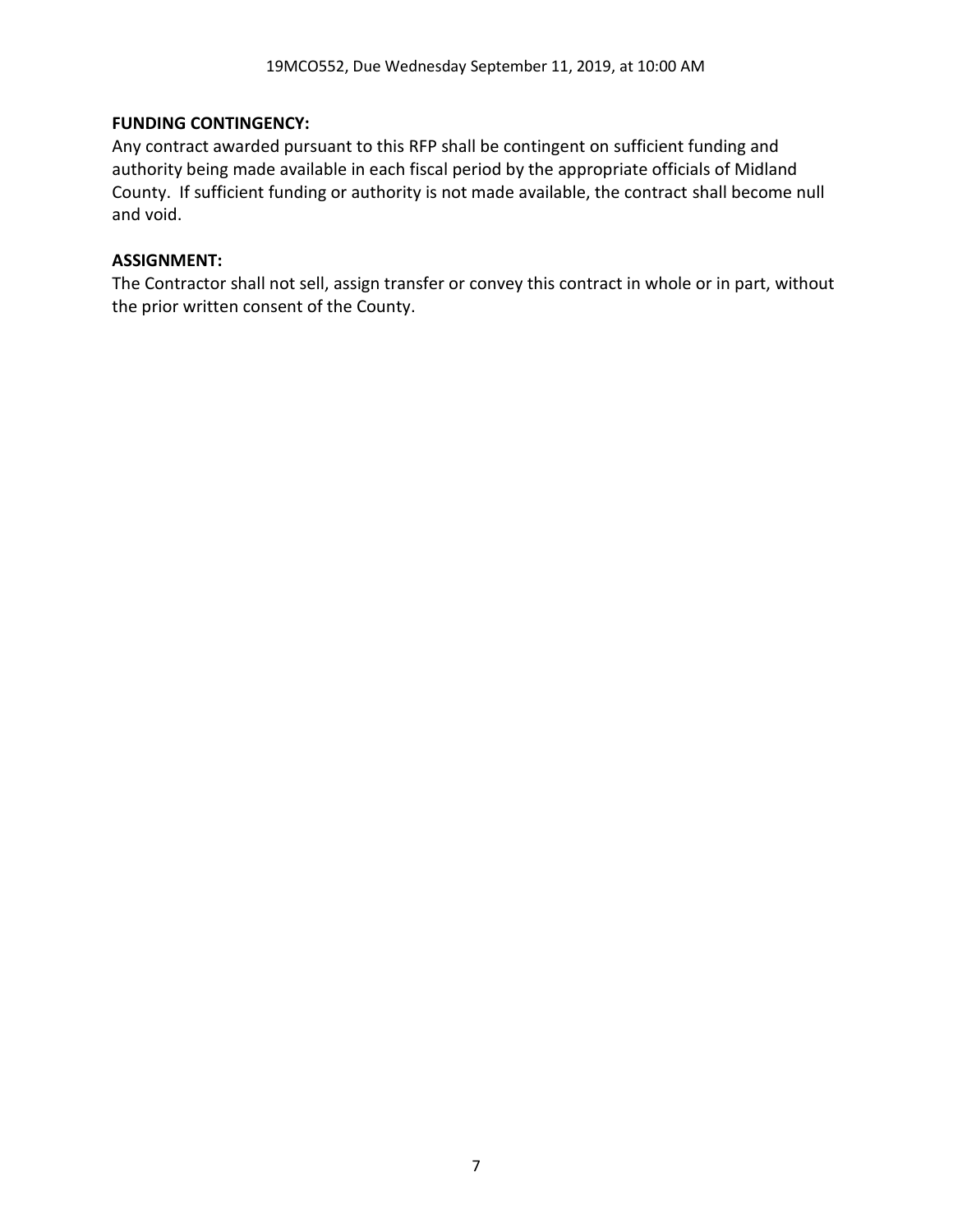### **REQUIRED FORM COMPANY AFFIDAVIT**

The affiant, The affiant, The affiant,  $\frac{1}{2}$  states with respect to this submission to County:

I (we) hereby certify that if the contract is awarded to our firm that no member or members of the governing body, elected official or officials, employee or employees of said County, or any person representing or purporting to represent the County, or any family member including spouse, parents, or children of said group, has received or has been promised, directly or indirectly, any financial benefit, by way of fee, commission, finder's fee or any other financial benefit on account of the act of awarding and/or executing a contract.

I hereby certify that I have full authority to bind the company and that I have personally reviewed the information contained in the RFP and this submission, and all attachments and appendices, and do hereby attest to the accuracy of all information contained in this submission, including all attachments and exhibits.

I acknowledge that any misrepresentation will result in immediate disqualification from any consideration in the submission process.

I further recognize that County reserves the right to make its award for any reason considered advantageous to the County. The company selected may be without respect to price or other factors.

| Type of business organization (corporation, LLC, partnership, proprietorship) |  |
|-------------------------------------------------------------------------------|--|
|                                                                               |  |
|                                                                               |  |
|                                                                               |  |

Notary Seal Below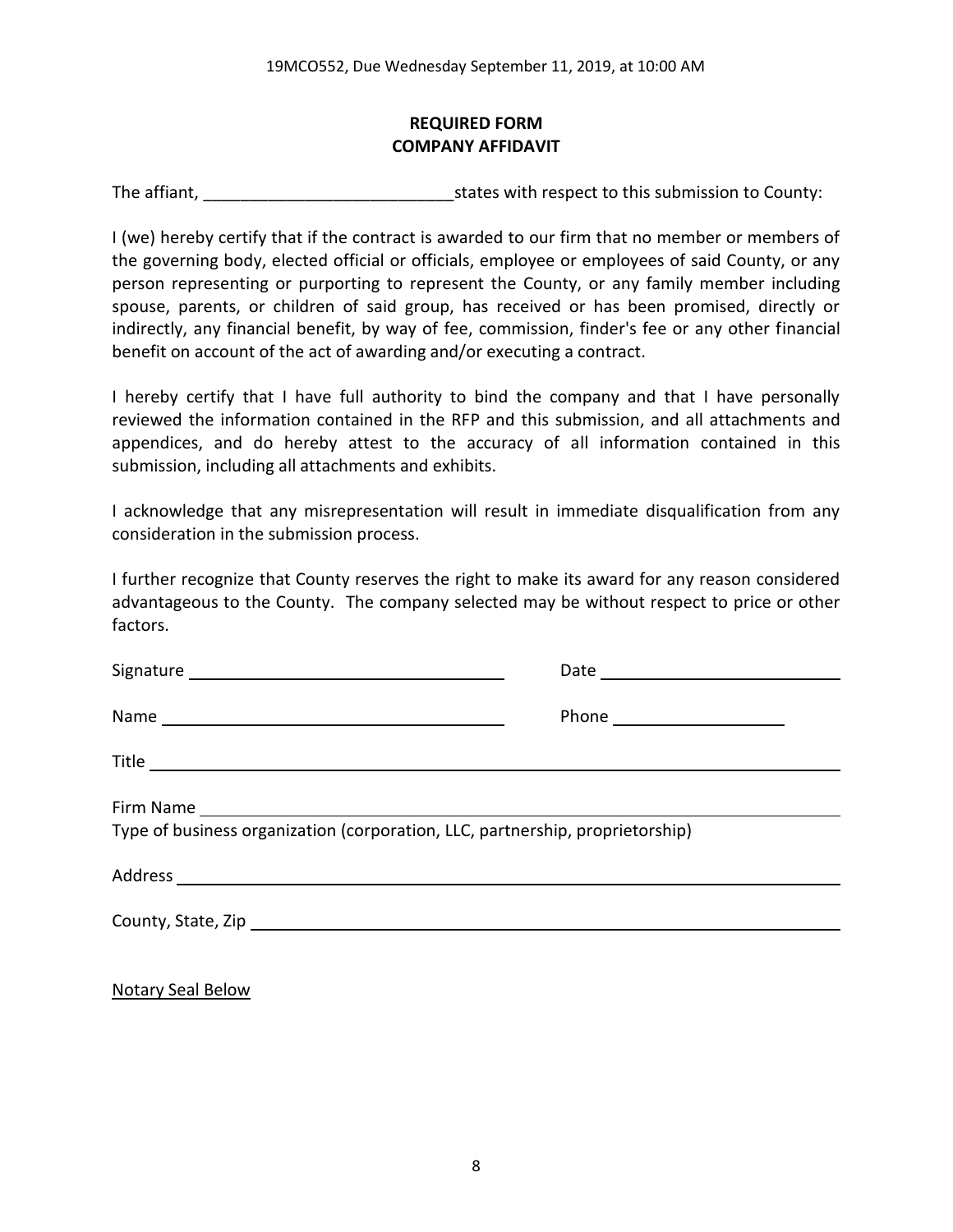#### **SPECIFICATION**

#### **PURPOSE:**

Midland County is in need of paving County Road 1218 from County Road 180 going south.

# **SUBCONTRACTOR AND/OR SUPPLIER IDENTIFICATION:**

Should the Bidder subcontract any work, the Bidder shall indicate below the name of each subcontractor and/or supplier the bidder will use in the performance of the contract. The Bidder shall specify the work to be performed by the subcontractor or the materials to be provided by the supplier. Any changes in subcontractor and/or supplier listed below shall require prior approval by the Purchasing Office.

### **SPECIFICATIONS:**

• All work shall be performed according to TxDOT Standards and according to Dunaway & Associates geotechnical report, specifications, bid items, and drawings (SEE ATTACHMENT A and ATTACHMENT B).

# **ESTIMATED COMPLETION TIME:**

Please provide an estimate on number of days that the vendor will need to complete this job. If job is not complete by estimated number of days, Midland County may deduct a percentage from the contracted price each week until the project is complete. This percentage will be given in an addendum to this RFP.

### **REFERENCES:**

Please provide at least 2 references for commercial projects, preferably any local/state government clients that the vendor has provided a similar type of road work as requested in this RFP.